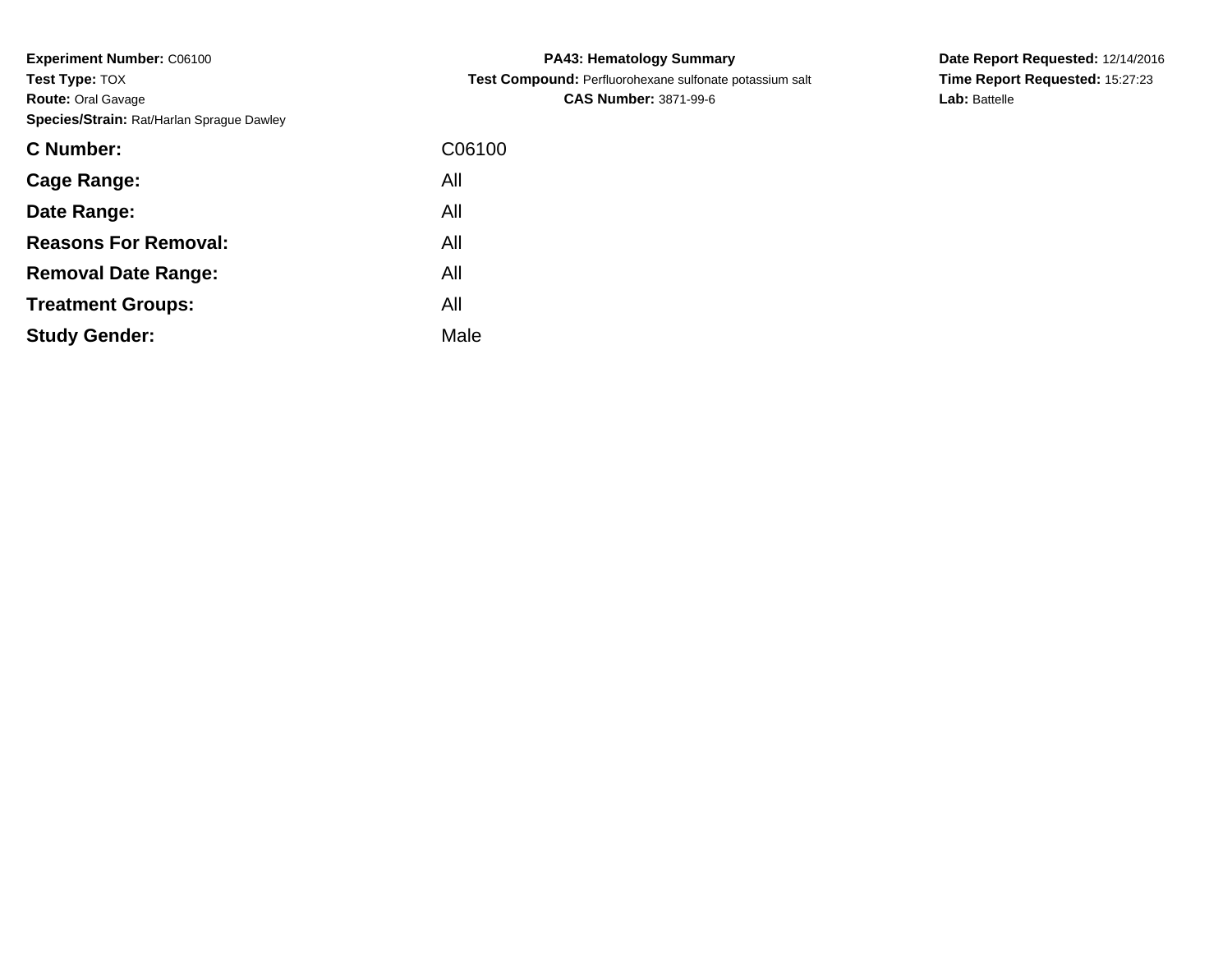## **PA43: Hematology Summary Test Compound:** Perfluorohexane sulfonate potassium salt**CAS Number:** 3871-99-6

# **Date Report Requested:** 12/14/2016 **Time Report Requested:** 15:27:23**Lab:** Battelle

#### **Male**

|                                                                        | <b>Phase Day</b> | 0 mg/kg/day                   | 0.625 mg/kg/day                  | 1.25 mg/kg/day                  | 2.5 mg/kg/day                 |
|------------------------------------------------------------------------|------------------|-------------------------------|----------------------------------|---------------------------------|-------------------------------|
| Hematocrit (%)<br><b>Percent of Control</b>                            | <b>SD 28</b>     | 52.3 $\pm$ 0.8 (10) *         | $50.8 \pm 0.6$ (10)<br>97        | $51.4 \pm 0.6$ (10)<br>98       | $49.9 \pm 0.5$ (10)<br>95     |
| Manual Hematocrit (%)<br><b>Percent of Control</b>                     | <b>SD 28</b>     | 47<br>$(10)$ *<br>-1<br>$\pm$ | 46<br>(10)<br>± 1<br>98          | 46<br>(10)<br>± 1<br>99         | 45<br>(10)<br>$\pm$ 0<br>96   |
| Hemoglobin (g/dL)<br>Percent of Control                                | <b>SD 28</b>     | $15.8 \pm 0.2$ (10)           | $15.5 \pm 0.2$ (10)<br>98        | $\pm$ 0.2 (10)<br>15.7<br>99    | 15.1<br>$\pm$ 0.2 (10)<br>96  |
| Red Blood Cells (M/uL)<br><b>Percent of Control</b>                    | <b>SD 28</b>     | $8.62 \pm 0.11(10)^*$         | $8.40 \pm 0.08(10)$<br>97        | $8.72 \pm 0.12(10)$<br>101      | $8.35 \pm 0.09(10)$<br>97     |
| Reticulocytes (K/uL)<br><b>Percent of Control</b>                      | <b>SD 28</b>     | $182.0 \pm 7.4$ (10) **       | $163.6 \pm 9.1$<br>(10)<br>90    | $155.4 \pm 7.6$ (10) *<br>85    | $152.6 \pm 5.7$ (10) *<br>84  |
| Mean Cell Volume (fL)<br><b>Percent of Control</b>                     | <b>SD 28</b>     | $\pm$ 0.5 (10)<br>60.7        | 60.5 $\pm$ 0.5 (10)<br>100       | 59.1<br>$\pm$ 0.4 (10) *<br>97  | 59.8 $\pm$ 0.3 (10)<br>98     |
| Mean Cell Hemoglobin (pg)<br><b>Percent of Control</b>                 | SD 28            | $18.4 \pm 0.2$<br>(10)        | $\pm$ 0.2<br>18.4<br>(10)<br>100 | $\pm$ 0.1<br>18.0<br>(10)<br>98 | $\pm$ 0.1 (10)<br>18.1<br>99  |
| Mean Cell Hemoglobin Concentration (g/dL)<br><b>Percent of Control</b> | <b>SD 28</b>     | $30.3 \pm 0.1$ (10)           | $30.4 \pm 0.1$<br>(10)<br>101    | $±$ 0.1<br>30.5<br>(10)<br>101  | $\pm$ 0.1 (10)<br>30.4<br>100 |
| Platelets (K/uL)<br><b>Percent of Control</b>                          | <b>SD 28</b>     | 898<br>± 24<br>(10)           | 909<br>± 27<br>(10)<br>101       | 917<br>± 21<br>(10)<br>102      | 860<br>± 28<br>(10)<br>96     |
| White Blood Cells (K/uL)<br><b>Percent of Control</b>                  | SD 28            | $10.57 \pm 0.77(10)$          | $13.06 \pm 1.16(10)$<br>124      | $11.21 \pm 0.85(10)$<br>106     | $11.80 \pm 0.53(10)$<br>112   |
| Neutrophils (K/uL)<br><b>Percent of Control</b>                        | SD 28            | $0.98 \pm 0.11(10)$           | $1.13 \pm 0.05(10)$<br>116       | $1.03 \pm 0.07(10)$<br>106      | $1.05 \pm 0.10(10)$<br>107    |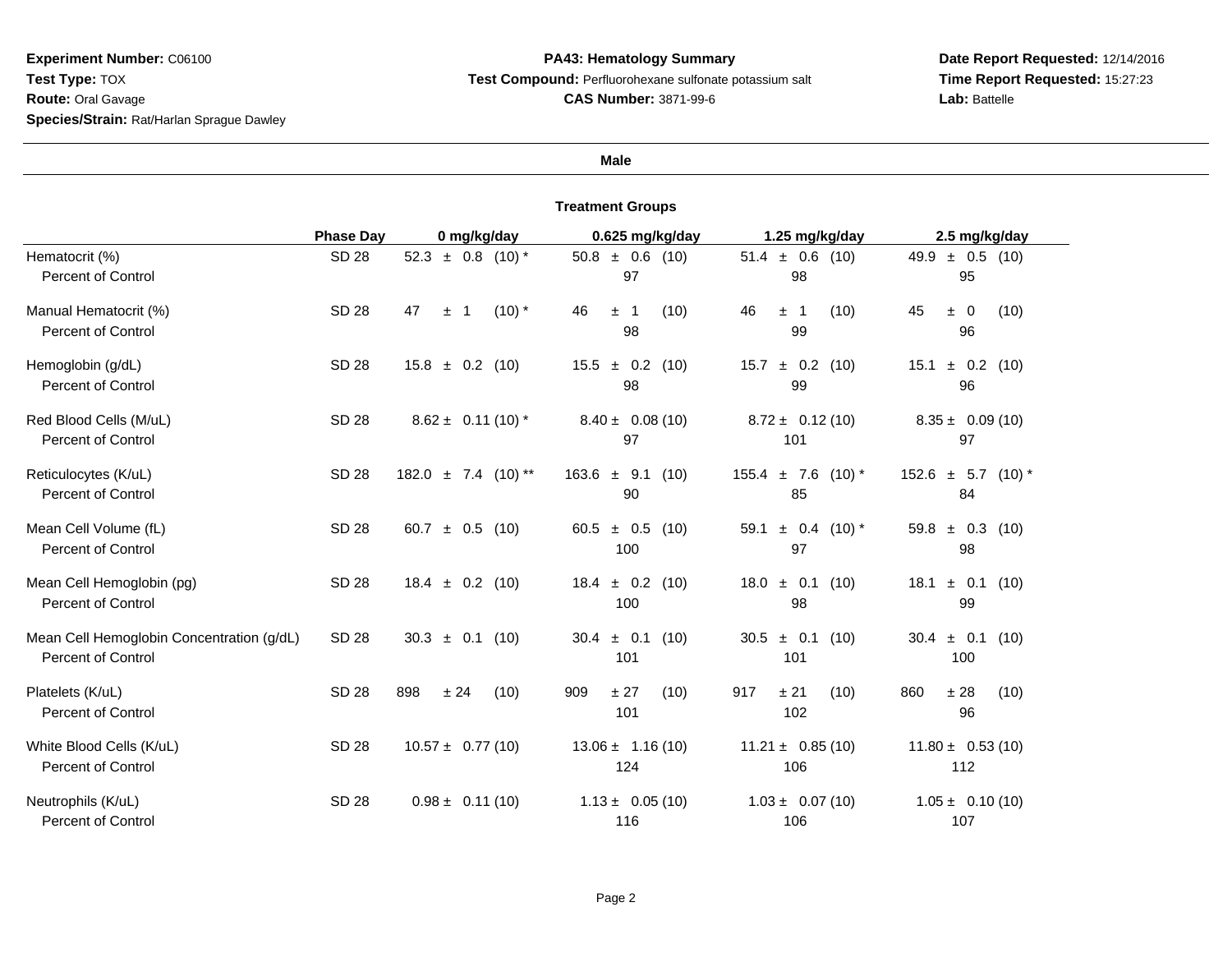## **PA43: Hematology Summary Test Compound:** Perfluorohexane sulfonate potassium salt**CAS Number:** 3871-99-6

# **Date Report Requested:** 12/14/2016 **Time Report Requested:** 15:27:23**Lab:** Battelle

## **Male**

|                          | <b>Phase Dav</b> | 0 mg/kg/day             | 0.625 mg/kg/day      | 1.25 mg/kg/day       | 2.5 mg/kg/day        |
|--------------------------|------------------|-------------------------|----------------------|----------------------|----------------------|
| Lymphocytes (K/uL)       | SD 28            | $9.25 \pm 0.66(10)$     | $11.52 \pm 1.09(10)$ | $9.79 \pm 0.78(10)$  | $10.38 \pm 0.49(10)$ |
| Percent of Control       |                  |                         | 125                  | 106                  | 112                  |
| Total Lymphocytes (K/uL) | SD 28            | $9.31 \pm 0.67(10)$     | $11.59 \pm 1.09(10)$ | $9.85 \pm 0.79(10)$  | $10.44 \pm 0.50(10)$ |
| Percent of Control       |                  |                         | 125                  | 106                  | 112                  |
| Monocytes (K/uL)         | SD 28            | $0.17 \pm 0.02$ (10)    | $0.21 \pm 0.02$ (10) | $0.21 \pm 0.03(10)$  | $0.21 \pm 0.03(10)$  |
| Percent of Control       |                  |                         | 126                  | 125                  | 124                  |
| Basophils (K/uL)         | SD 28            | $0.02 \pm 0.00$ (10)    | $0.02 \pm 0.00$ (10) | $0.02 \pm 0.00$ (10) | $0.02 \pm 0.00$ (10) |
| Percent of Control       |                  |                         | 120                  | 113                  | 107                  |
| Eosinophils (K/uL)       | SD 28            | $0.10 \pm 0.01$ (10) ** | $0.11 \pm 0.01(10)$  | $0.09 \pm 0.01(10)$  | $0.08 \pm 0.01$ (10) |
| Percent of Control       |                  |                         | 108                  | 93                   | 83                   |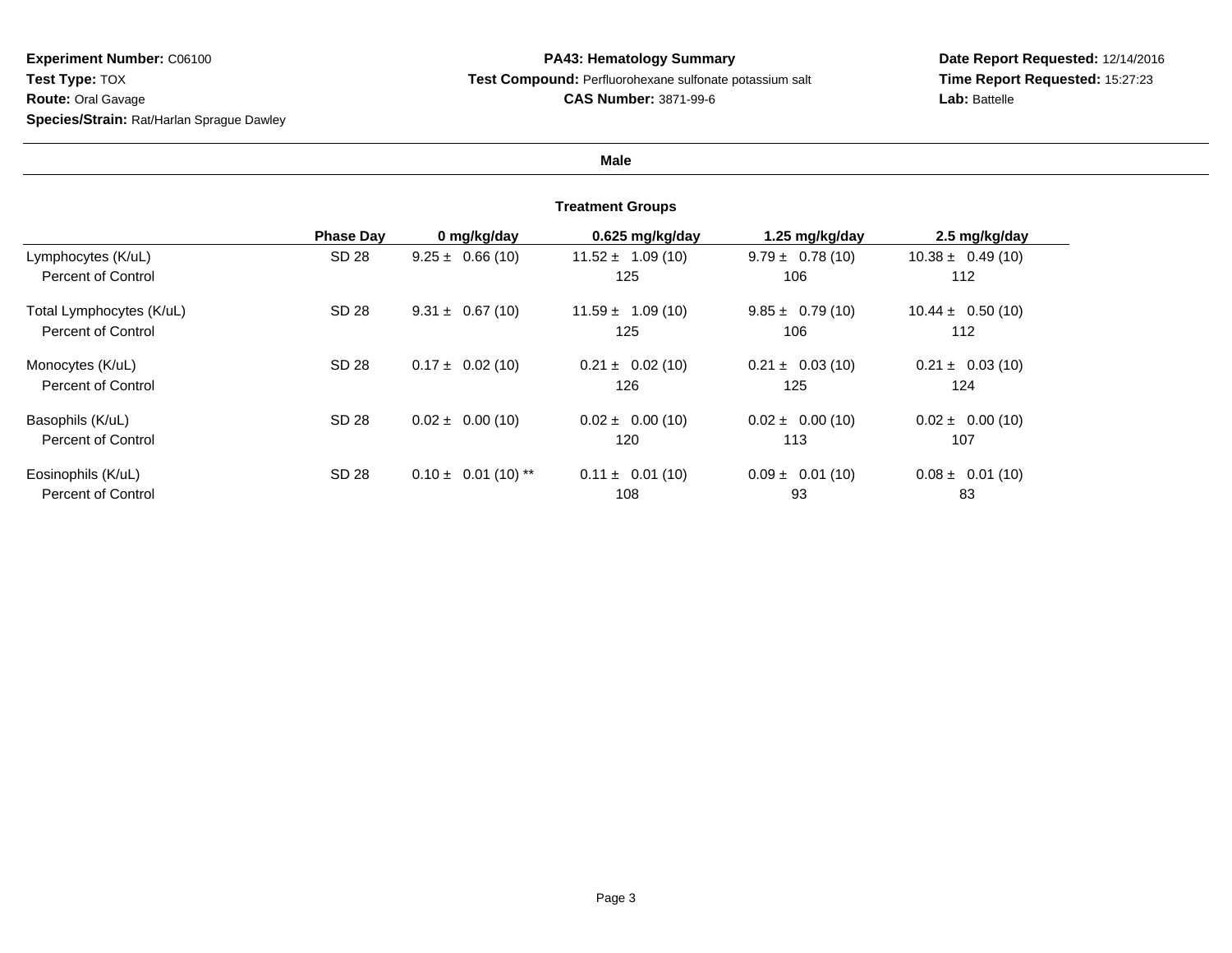**PA43: Hematology Summary Test Compound:** Perfluorohexane sulfonate potassium salt**CAS Number:** 3871-99-6

**Date Report Requested:** 12/14/2016 **Time Report Requested:** 15:27:23**Lab:** Battelle

## **Male**

|                                                                        | <b>Phase Day</b> | 5 mg/kg/day                      | 10 mg/kg/day                       |
|------------------------------------------------------------------------|------------------|----------------------------------|------------------------------------|
| Hematocrit (%)                                                         | SD 28            | $50.4 \pm 0.2$ (10)              | $50.6 \pm 0.6$ (10)                |
| <b>Percent of Control</b>                                              |                  | 96                               | 97                                 |
| Manual Hematocrit (%)<br><b>Percent of Control</b>                     | <b>SD 28</b>     | (10)<br>45<br>$\pm 0$<br>97      | 44<br>(10)<br>±1<br>95             |
| Hemoglobin (g/dL)                                                      | <b>SD 28</b>     | $15.4 \pm 0.1$ (10)              | $15.4 \pm 0.2$ (10)                |
| <b>Percent of Control</b>                                              |                  | 97                               | 97                                 |
| Red Blood Cells (M/uL)                                                 | SD 28            | $8.33 \pm 0.06(10)$              | $8.36 \pm 0.11(10)$                |
| <b>Percent of Control</b>                                              |                  | 97                               | 97                                 |
| Reticulocytes (K/uL)<br>Percent of Control                             | SD 28            | $133.7 \pm 7.4$ (10) **<br>74    | $141.0 \pm 6.6$<br>$(10)$ **<br>78 |
| Mean Cell Volume (fL)                                                  | <b>SD 28</b>     | 60.5 $\pm$ 0.3 (10)              | 60.6 $\pm$ 0.4 (10)                |
| Percent of Control                                                     |                  | 100                              | 100                                |
| Mean Cell Hemoglobin (pg)<br><b>Percent of Control</b>                 | SD 28            | $18.5 \pm 0.1$<br>(10)<br>101    | $18.4 \pm 0.2$ (10)<br>100         |
| Mean Cell Hemoglobin Concentration (g/dL)<br><b>Percent of Control</b> | SD 28            | 30.5<br>$\pm$ 0.1<br>(10)<br>101 | $30.4 \pm 0.1$<br>(10)<br>101      |
| Platelets (K/uL)<br><b>Percent of Control</b>                          | <b>SD 28</b>     | (10)<br>891<br>± 21<br>99        | (10)<br>886<br>$\pm$ 35<br>99      |
| White Blood Cells (K/uL)                                               | <b>SD 28</b>     | $11.97 \pm 0.58(10)$             | $11.36 \pm 0.96(10)$               |
| Percent of Control                                                     |                  | 113                              | 107                                |
| Neutrophils (K/uL)                                                     | SD 28            | $1.02 \pm 0.04(10)$              | $1.15 \pm 0.17(10)$                |
| <b>Percent of Control</b>                                              |                  | 104                              | 118                                |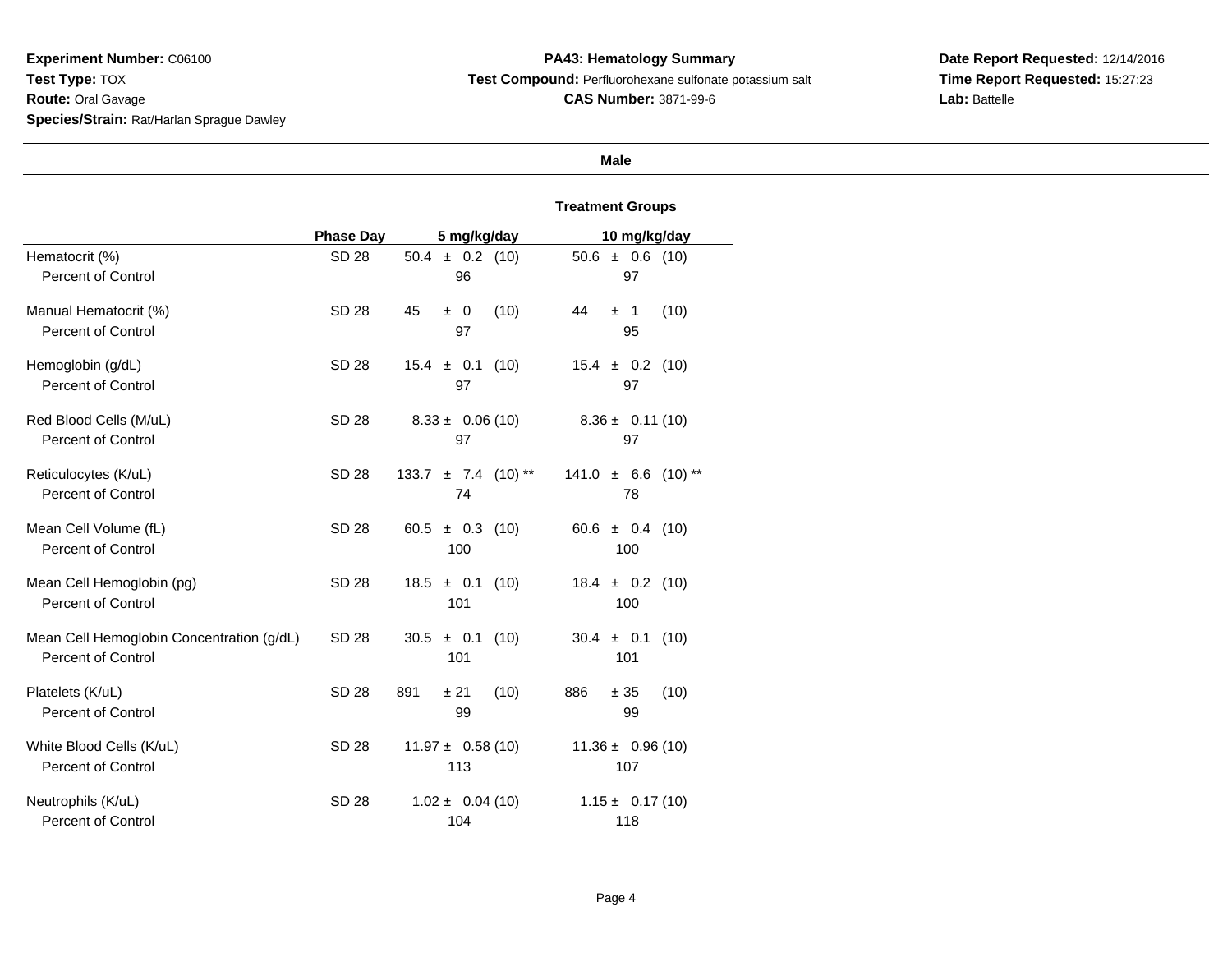**PA43: Hematology Summary Test Compound:** Perfluorohexane sulfonate potassium salt**CAS Number:** 3871-99-6

**Date Report Requested:** 12/14/2016 **Time Report Requested:** 15:27:23**Lab:** Battelle

## **Male**

|                          | <b>Phase Day</b> | 5 mg/kg/day          | 10 mg/kg/day           |
|--------------------------|------------------|----------------------|------------------------|
| Lymphocytes (K/uL)       | SD 28            | $10.55 \pm 0.54(10)$ | $9.86 \pm 0.81(10)$    |
| Percent of Control       |                  | 114                  | 107                    |
| Total Lymphocytes (K/uL) | SD 28            | $10.62 \pm 0.55(10)$ | $9.92 \pm 0.82$ (10)   |
| Percent of Control       |                  | 114                  | 107                    |
| Monocytes (K/uL)         | SD 28            | $0.24 \pm 0.03(10)$  | $0.22 \pm 0.04$ (10)   |
| Percent of Control       |                  | 140                  | 129                    |
| Basophils (K/uL)         | SD 28            | $0.02 \pm 0.00$ (10) | $0.01 \pm 0.00$ (10)   |
| Percent of Control       |                  | 120                  | 87                     |
| Eosinophils (K/uL)       | SD 28            | $0.08 \pm 0.01(10)$  | $0.07 \pm 0.01$ (10) * |
| Percent of Control       |                  | 77                   | 67                     |